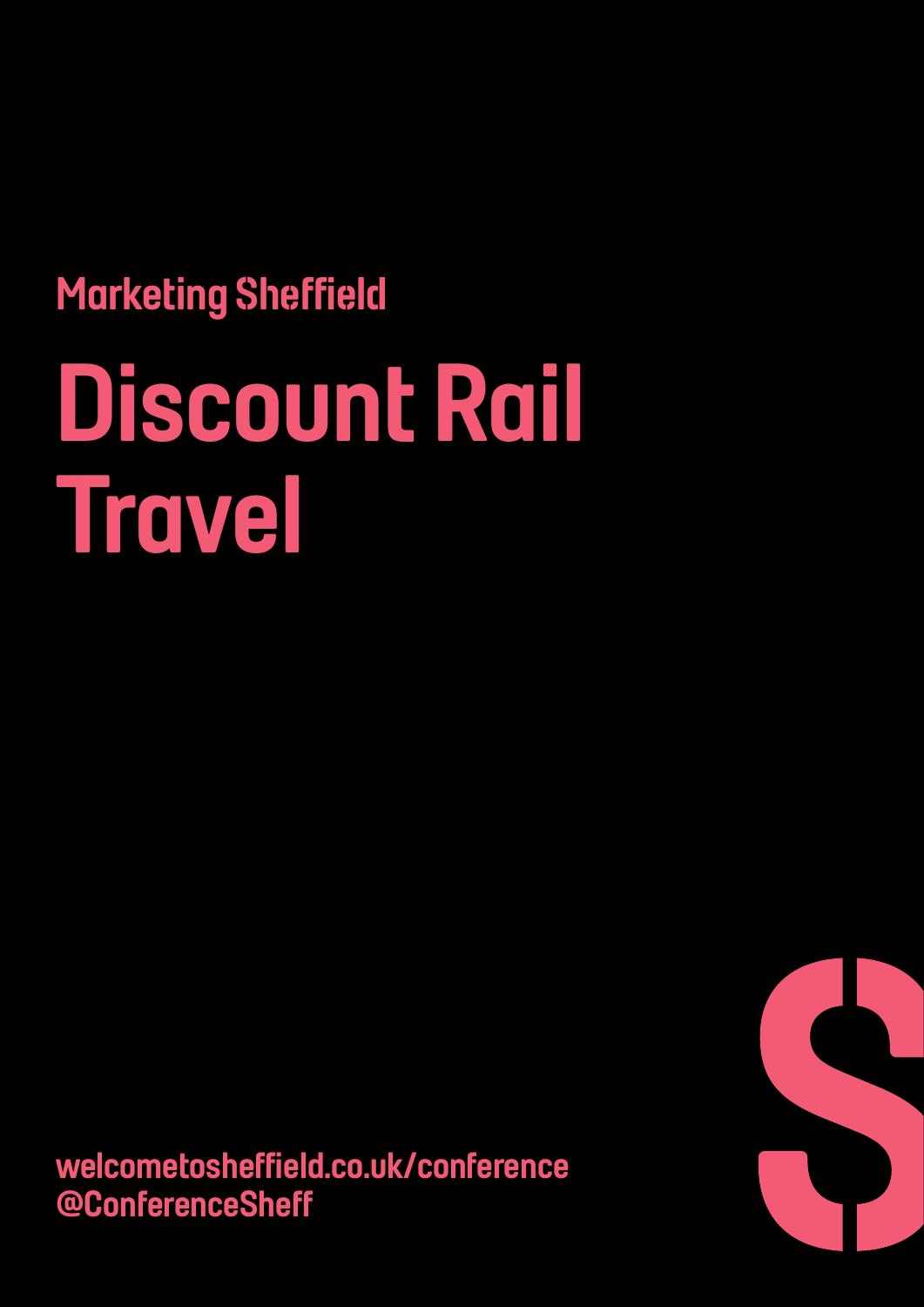# **Make Your Booking**

With our partner, East Midlands Railway, we are pleased to offer discounted return rail travel on selected routes. Please complete steps 1 to 3 and make sure you have read our terms and conditions. Return your form to: **jane.tompkins@sheffield.gov.uk**

| <b>Origin Station</b>           | <b>First Class Return</b> | <b>Standard Class Return</b> |
|---------------------------------|---------------------------|------------------------------|
| London St. Pancras to Sheffield | 130.00ثـ                  | £99.00                       |

Single journeys to are available from Sheffield to London, if needed. Please email for details.

#### **1. Booking Details**

Please choose which class you would like to travel:

| First Class Return          | ◯ Standard Class Return |                    |  |
|-----------------------------|-------------------------|--------------------|--|
| Outward Date                |                         | Outward Time       |  |
| <b>Return Date</b>          |                         | <b>Return Time</b> |  |
| Name of person/s travelling |                         |                    |  |
|                             |                         |                    |  |
| Name of conference/event    |                         |                    |  |

#### **2. Payment Details**

On receipt of your booking we will forward an online payment link for you to pay for your ticket(s). Payment must be made within 48 hours of receiving this link or your booking will be cancelled.

Please provide your email address for this online payment link and for seat reservations.

If you would prefer to pay over the phone please provide the best number for us to call you on to obtain payment.

There is no charge for debit cards. Your number should be available during the hours of 9 am- 5 pm Monday to Friday.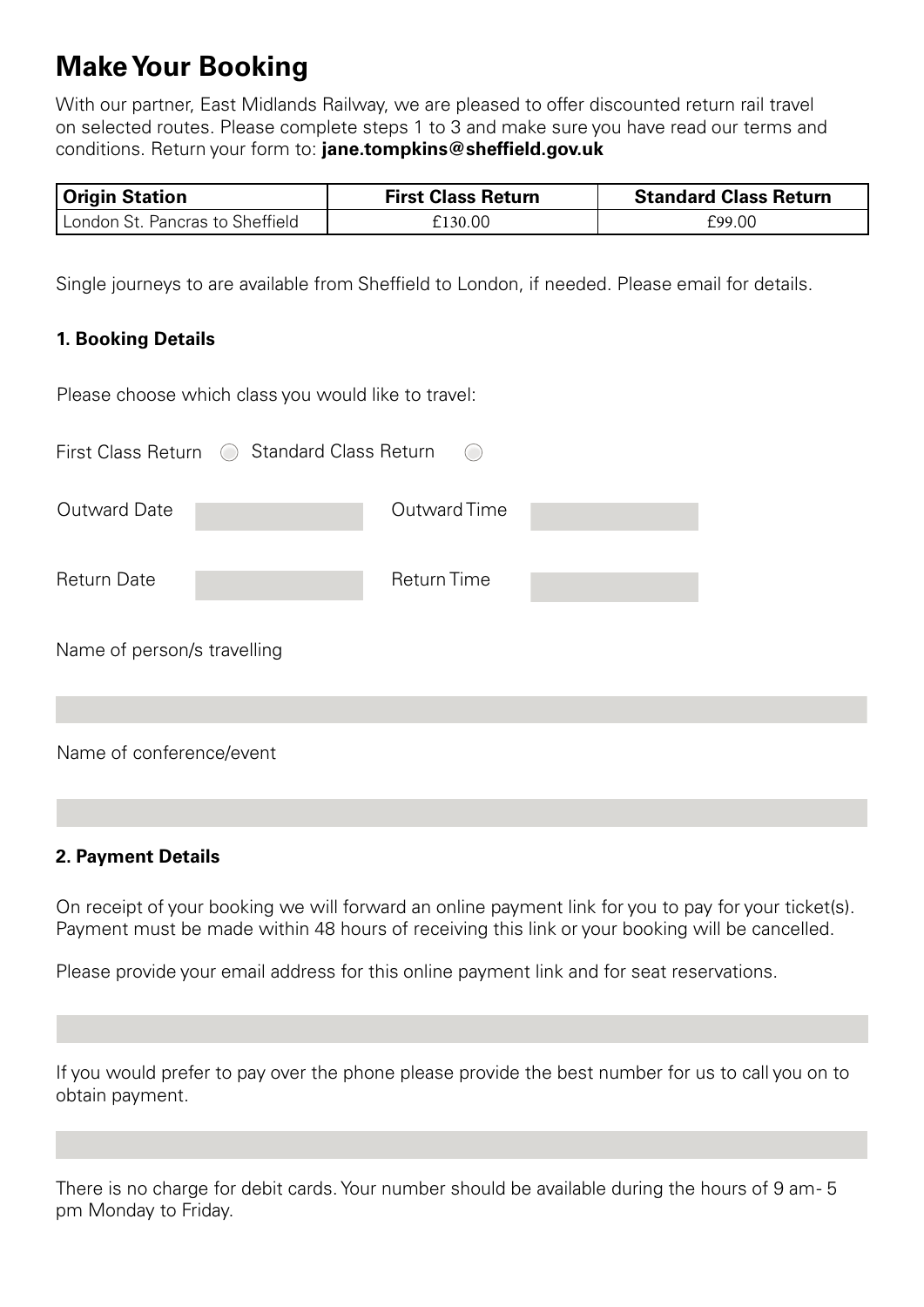#### **3. Your Details**

| Name      |  |
|-----------|--|
| Address   |  |
| Postcode  |  |
|           |  |
| Telephone |  |

Tickets must be collected from the ticket collection machines prior to travel. You will need your reference number along with any card (this is only for authorisation purposes) to obtain your tickets. We will email your reference number upon receiving payment.

# **Important Information - please read**

#### **Restrictions**

These tickets are **only** available on trains

London - Sheffield: Valid Monday - Friday 08:47 - 16:34 & 18:47 - 00:15 Sheffield - London: Valid Monday - Friday on any service arriving into London after 10:01

Weekend travel all times without restrictions. If you travel during the invalid periods stated, this ticket will have no value and you will have to purchase an appropriate new ticket for the journey. THE FOLLOWING RESTRICTIONS APPLY TO ALL SERVICES Tickets cannot be transferred or resold under any circumstances.

- This ticket must be produced on demand and is not valid if it has been altered in any way.
- It is not valid for entry into East Midlands Railway First Class Lounges.
- The Travel must be completed on the date shown on the ticket only. No break of journey is allowed.
- This ticket is issued subject to the National Rail Conditions of Carriage.
- You are able to accept tea, coffee and water when seated in First Class. Breakfast, soft drinks and other food are available to purchase from the First Class Host on board.
- Ticket valid for one single or return journey only.